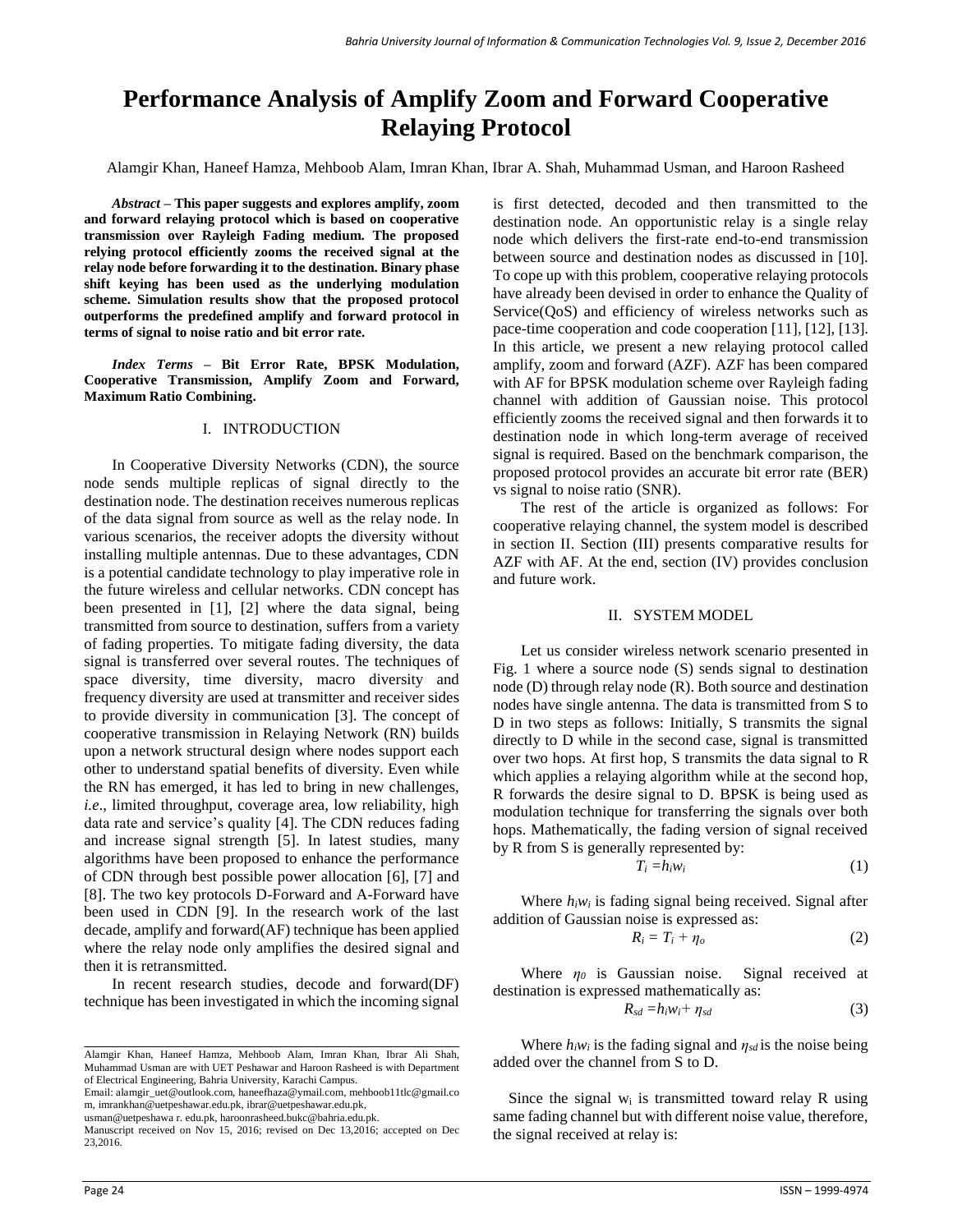$$
R_i = h_i w_i + \eta_{sr} \tag{4}
$$

Where  $h_i w_i$  is the fading signal and  $\eta_{sr}$  is the noise being added over the channel from source $(S)$  to relay $(R)$ .



Fig. 1 Source (S), Relay (R) and Destination (D)

### *A. Amplify and Forward Protocol*

AF protocol is used in the situations when there is limited time for encoding and decoding. In this case, the relay amplifies the received signal and forwards it to destination (D). The drawback of this protocol is that it also amplifies the noise. Since the relay applies AF protocol on the received signal, therefore, the given expression for the amplify signal becomes:

$$
R_r = (h_i w_i + \eta_{sr}) \beta \tag{5}
$$

Where  $\beta$  is amplification factor, which is expressed as:

$$
\beta = \sqrt{\frac{1}{|\hbar i|^2 + \eta sr}}\tag{6}
$$

Where *ηsr* is channel noise value from source to relay. The amplified signal received at the destination is expressed as:

$$
R_d = (h_i w_i + \eta_{rd}) \beta \tag{7}
$$

Where  $R_d$  is the received signal as the destination node(D),  $h_i w_i$  is the fading single as given in Equation (1), *ηrd* is the noise being added over the channel from R to D and  $\beta$  is the simplification factor as outlined in Equation(5).

## *B. Amplify, Zoom and Forward*

The proposed AZF protocol focuses on the small portion of data signal which is being distorted by AF due to noise amplification during the process. In this case, the protocol received maximum SNR. In AZF protocol, the relay magnifies all portion of the signal. In this case, the received signal from the source(S) can be expressed mathematically as:

$$
R_{i} = h_i w_i + \eta_{sr} \tag{8}
$$

After applying AZF protocol by the relay $(R)$  on the received signal as outlined in Equation (8), the desire signal at destination can be expressed as:

$$
R_d = (h_i w_i + \eta_{rd}) \alpha \tag{9}
$$

Where  $\alpha$  is magnification factor which is expressed mathematically as:

$$
\alpha = \sqrt{\frac{\frac{p}{2}}{rs+1}}\tag{10}
$$

Where  $p$  is decimal value of SNR and  $r_s$  is the instantaneous relay channel SNR.

### *C. Maximum Ratio Combining*

After receiving the signal at destination (D) and combining it by Maximum Ratio Combining (MRC) technique, the expression becomes:

$$
bsd(n) = \sum_{i=1}^{k} hi, sd[n] \tag{11}
$$

## III. SIMULATION RESULTS

We adopt point-to-point performance of AZF cooperative protocol by using Matlab simulator and compare it with AF protocol at different level of noise at Rayleigh fading channel.

Curve colors, various paths between S, D and R, noise levels and the obtained values of noise are summarized in the Table 1.

| Table 1. |  |  | Noise Values at Rayleigh Fading Channel |  |  |
|----------|--|--|-----------------------------------------|--|--|
|----------|--|--|-----------------------------------------|--|--|

| Noise value for different paths and curves |                   |                 |              |  |  |  |
|--------------------------------------------|-------------------|-----------------|--------------|--|--|--|
| Curve                                      | Path between S, D | <b>Noise</b>    | Obtain       |  |  |  |
|                                            | and R             | Level( $\eta$ ) | <b>Noise</b> |  |  |  |
|                                            |                   |                 | values       |  |  |  |
|                                            |                   |                 | (n)          |  |  |  |
| $B_x$                                      | s,d               |                 | 1            |  |  |  |
| $B_x$                                      | S, r              |                 |              |  |  |  |
| $\mathfrak{B}_x$                           | r, d              |                 |              |  |  |  |
| $R_{y}$                                    | s, d              | 1               | 1            |  |  |  |
| $R_{y}$                                    | S, r              | 1               | 10           |  |  |  |
| $R_{y}$                                    | r, d              |                 |              |  |  |  |
| $G_z$                                      | s,d               |                 |              |  |  |  |
| $G_z$                                      | S, r              |                 | 1            |  |  |  |
| $G_z$                                      | r, d              |                 | 10           |  |  |  |

The first column in Table 1 represents the curve which have been selected in different colors. For example, *B<sup>x</sup>* represents black curve for given noise values from S to D, S to R and R to D, respectively. Similarly, the Red and Green represent different noise values for others curve in Table 1. The second column shows the combination of paths between relay, source and destination. The third column represents the channel noise values which is constant in all the given cases. The last column shows the value of noise which has been obtained for these paths. According to these values, the simulation results obtained are presented in Fig. 1, Fig. 2, Fig. 3 and Fig. 4. Fig. 2 shows the performance of AF protocol in terms of BER against various SNR values using BPSK as the modulation scheme. Here, the parameter  $\alpha^2$ represents the obtained noise values from S to D directly, S to R and then R to D in the relaying scenario for each curve type as outlined in Table 1.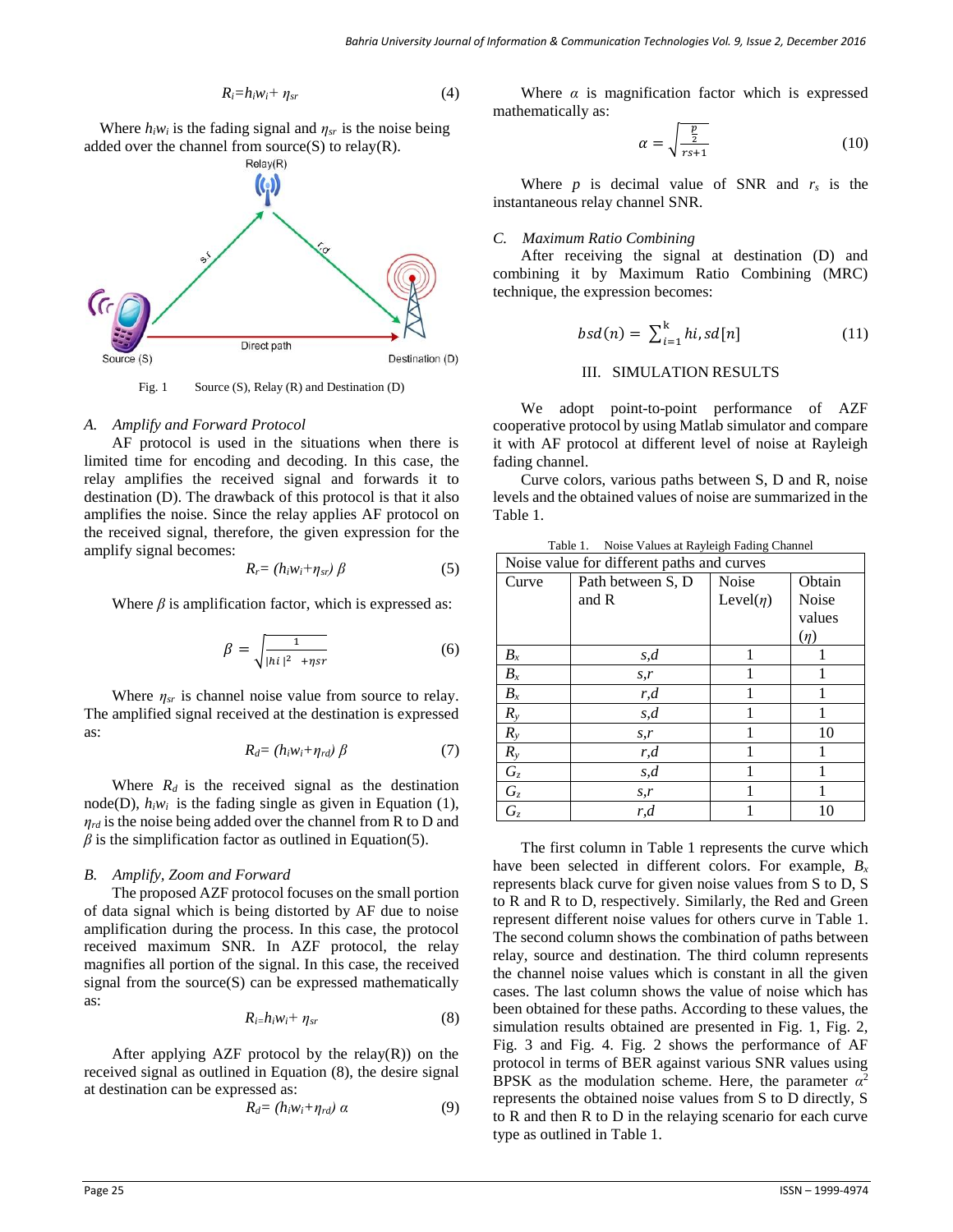From Fig. 2, it can be observed that the BER of  $10^{-2}$  is achieved with SNR values at 13dB, about 16dB and 17dB for  $G_z$ ,  $R_y$  and  $B_x$ , respectively. It is evident from the result that BER is decreasing for  $G_z$  as compared to  $R_y$  and  $B_x$ . We can observe that according to the noise value at *Gz*, AF protocol gives much better results than the others. Fig. 3 shows the performance analysis of the proposed AZF protocol. In this case, the BER value of  $10^{-3}$  is achieved for SNR values at 15dB, about 14 dB and 17 dB for *Gz*, *Ry* and  $B<sub>x</sub>$ , respectively. It is proved that BER is has decreased in this case for  $G_z$  as compared to  $G_z$  of AF protocol. We have considered the BER values at  $10^{-2}$  as reference point in AF while  $10^{-3}$  in AZF protocols. Less BER values means that AZF protocol outperforms AF protocol for almost the same SNR values. Fig. 4 shows the comparative performance analysis of AF and AZF protocols. The noise values at different paths is same for both protocols. The blue curve represents AF which yields a value of BER  $10^{-2}$  at SNR of 14 dB while the green curve represents AZF protocol which produces a BER of  $10^{-4}$  at SNR of 19dB. This proves that the proposed protocol give better performance as compared to AF.



Fig. 2 Performance Analysis of AF Protocol (BER vs  $SNR_{(dB)}$ )





Fig. 4 Comparison AF and AZF Protocols

#### REFERENCES

- [1] Laneman JN, Tse DN, Wornell GW. Cooperative diversity in wireless networks: Efficient protocols and outage behavior. IEEE Transactions on Information theory. 2004 Dec;50 (12):3062-80.
- [2] Laneman JN, Wornell GW. Energy-efficient antenna sharing and relaying for wireless networks. In Wireless Communications and Networking Confernce, 2000. WCNC. 2000 IEEE 2000 (Vol. 1, pp. 7-12). IEEE.
- [3] Goldsmith, A. (2005). Wireless communications. Cambridge university press.
- [4] Hassan AH, Dai B, Huang B, Eisa E, Azhar M. Relay selection for multiple access relay channel with decode-forward and analog network coding. arXiv preprint arXiv:1204.1433. 2012 Apr 6.
- [5] Laneman JN, Wornell GW. Distributed space-time-coded protocols for exploiting cooperative diversity in wireless networks. IEEE Transactions on Information theory. 2003 Oct;49(10):2415-25.
- [6] Liang Y, Veeravalli VV. Resource allocation for wireless relay channels. InSignals, Systems and Computers, 2004. Conference Record of the Thirty-Eighth Asilomar Conference on 2004 Nov 7 (Vol. 2, pp. 1902-1906). IEEE.
- [7] Larsson EG, Cao Y. Collaborative transmit diversity with adaptive radio resource and power allocation. IEEE Communications Letters. 2005 Jun 1;9(6):511-3.
- [8] Ahmed N, Khojastepour MA, Aazhang B. Outage minimization and optimal power control for the fading relay channel. InInformation Theory Workshop, 2004. IEEE 2004 Oct 24 (pp. 458-462). IEEE.
- [9] Laneman JN, Tse DN, Wornell GW. Cooperative diversity in wireless networks: Efficient protocols and outage behavior. IEEE Transactions on Information theory. 2004 Dec;50 (12):3062-80.
- [10] Bletsas A, Khisti A, Reed DP, Lippman A. A simple cooperative diversity method based on network path selection. IEEE journal on Selected Areas in Communications. 2006 Mar;24(3):659-72.
- [11] Li Y, Samb D. Performance analysis of relay channel with amplify-and-forward in cooperative communication system. InComputer Science and Information Technology (ICCSIT),